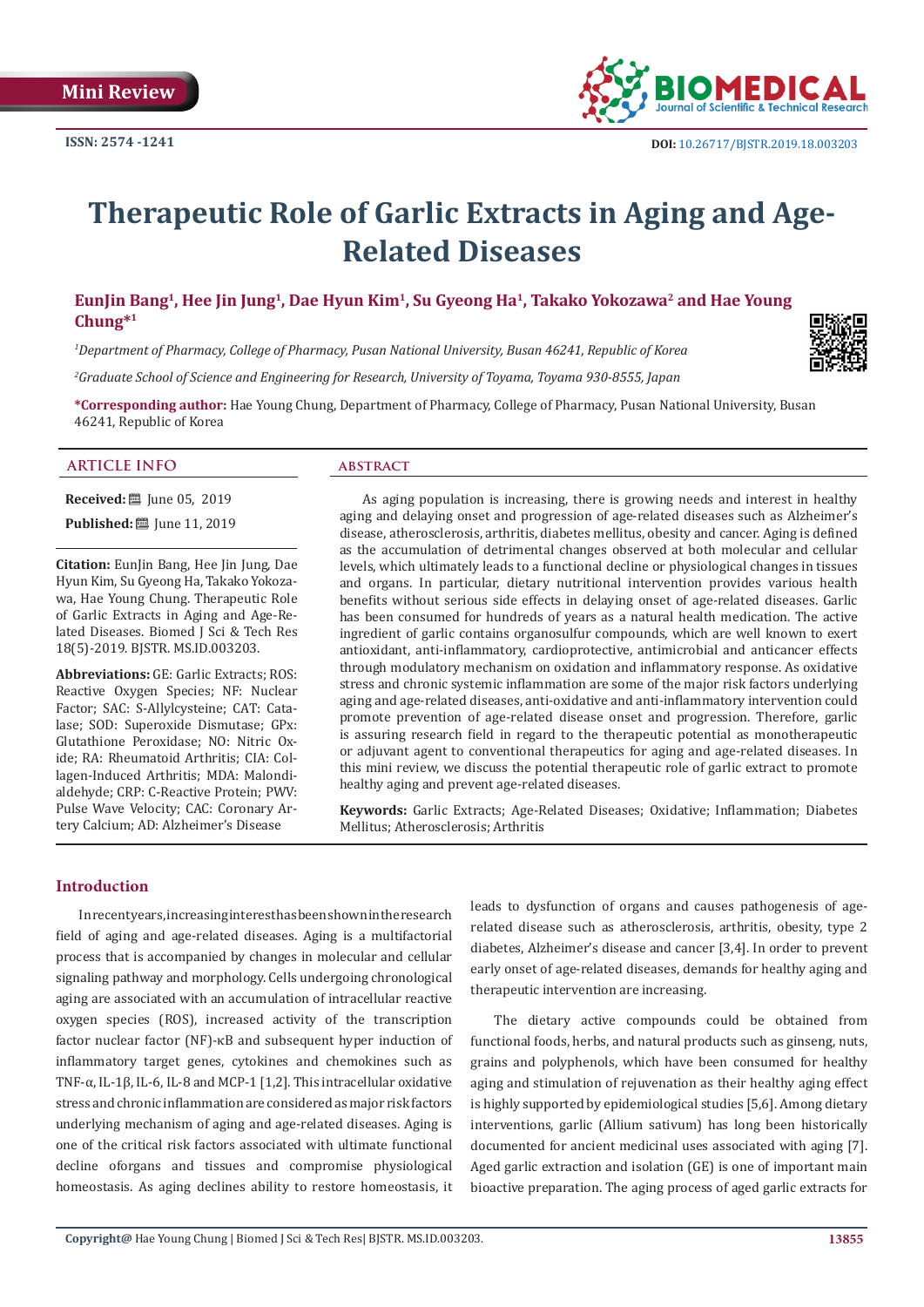20 months, the S-allylcysteine (SAC) is increased, which is known for its strong antioxidant effect [8,9]. As there varies different forms of active compounds in garlic products, effects depend on its main isolated ingredients. Here, the health benefits such as anti-oxidative, anti-inflammatory, anti-microbial, anti-cancer, and cardioprotective effects will be discussed based on previous *in vivo* and *in vitro* studies.

## **Molecular Mechanism of Garlic Extracts for Anti-Aging Effects**

#### **Garlic and Antioxidant Effects**

Underlying risk factor of age-related diseases is accumulation of ROS and oxidative stress. As anti-oxidative dietary compounds, aged garlic extracts co-supplemented with vitamin B, folic acid, L-arginine demonstrated protective effects against free radical accumulation. For example, alliin scavenged free radicals and allicin suppressed the superoxide formation and both allyl cysteine and allyl disulfide successfully scavenged hydroxyl radicals [10]. In diabetic rat model with exacerbated oxidative stress, garlic (250 mg/kg) administration upregulated transcription of antioxidant genes, catalase (CAT), superoxide dismutase (SOD), and glutathione peroxidase (GPx) in the blood and heart tissue [11] and ameliorated mitochondria dysfunction and increased SIRT-3, MnSOD, which correlates with reduction of ROS levels in heart [12]. In addition, levels of NO and TNF-α were decreased close to the normal levels in kidney of diabetic rat model [13]. In addition, ROS production and malondialdehyde levels of skin and serum were notably suppressed by garlic administration and prevented skin photoaging accelerated by UV irradiation [14]. The administration of SAC induced activation of  $\mathrm{Nrt}_2$ , a transcription factor that activates transcription of antioxidant genes in the striatum and hippocampus of brain [9].

#### **Garlic and Anti-inflammatory Effects**

Systemic, low-grade chronic inflammation is one of the major persistent causes of aging and age-related diseases. Three active garlic compounds, caffeic acid, SAC, and uracil exhibited antiinflammatory effects by downregulating pro-inflammatory COX-2 and iNOS genes in UVB-irradiated hairless mouse model [15]. In cell studies, HaCaT cells pre-treated with garlic before UVB irradiation significantly reversed UVB-induced upregulation of pro-inflammatory cytokine secretion such as IL-6 and IL-1β similar to that of UVB-untreated normal conditions [16]. The antiinflammatory activities of aged garlic extract notably suppressed the NO generation and TNF- $\alpha$  and prostaglandin-E<sup>2</sup> dose-dependently in lipopolysaccharide (LPS)-treated macrophage cells. At molecular levels, inhibitory effects of MAPK and NF-kB were demonstrated [17,18]. In X-ray irradiated mouse model, allylmethylsulfide from garlic inactivated NF-kB transcription factor and suppressed its pro-inflammatory target genes iNOS, COX-2, and VCAM-1 through inhibition of MAPK pathway [19].

# **Therapeutic Effects of Garlic Extracts in Age-Related Diseases**

#### **Rheumatoid Arthritis**

Aging is an important risk factor for chronic inflammatory disease such as rheumatoid arthritis (RA). Diallyl trisulfide isolated from garlic bulb exerted modulatory effects in the rheumatoid arthritis pathogenesis. In collagen-induced arthritis (CIA) mouse model and human fibroblast-like synoviocytes from RA patients, diallyl trisulfide alleviated levels of pro-inflammatory cytokines via suppression of NF-κB and Wnt signaling pathway and regulated the immune function restoration [20].

#### **Garlic in Diabetes Mellitus**

Aging process is accompanied by impairment of energy homeostasis and carbohydrate metabolism. Hyperglycemia is considered to be due to deficiency of insulin secretion and growing insulin resistance with aging. As hyperglycemia is accompanied by increased intracellular levels of free radicals, numbers of studies found that garlic administration leads to significant reductions in fasting glucose level based on meta-analysis of randomized controlled trial studies [21]. In diabetic nephropathy rat model, garlic treated diabetic model had lower levels of malondialdehyde (MDA), nitric oxide (NO) levels when compared to diabetic rats in kidney [13].

### **Garlic in Atherosclerosis**

Atherosclerosis is associated with aging and its pathogenesis involves endothelial cell proliferation, DNA damage and vascular oxidative stress, and chronic inflammation. Modulatory effects of garlic have been suggested by *invitro* and *invivo* studies although reduction of atherosclerosis-associated hyperlipidemia and hypercholesterolemia is relatively modest in comparison to therapeutic effects of commercially prescribed medications. Based on literature review examining modulatory action of garlic supplements on vascular disease parameters and biomarkers, garlic showed beneficial effects on reduction of cardiovascular risk factors such as hypertension and total cholesterol and atherosclerosis surrogate markers, C-reactive protein (CRP), pulse wave velocity (PWV), and coronary artery calcium (CAC) [22].

#### **Garlic in Alzheimer's Disease**

Alzheimer's disease (AD) is a progressive neurodegenerative disease and is primarily characterized by dementia. The currently approved treatment strategies and medications for Alzheimer' disease are limited and treatment has not been effectively curable. Previous in vivo study reported that decreased tau phosphorylation, which is related to pathogenesis of AD is achieved by treatment of aged garlic extracts by suppression of GSK-3β activity [23]. Furthermore, allicin from garlic extract is reported to prevent and ameliorate cognitive impairment of learning and memory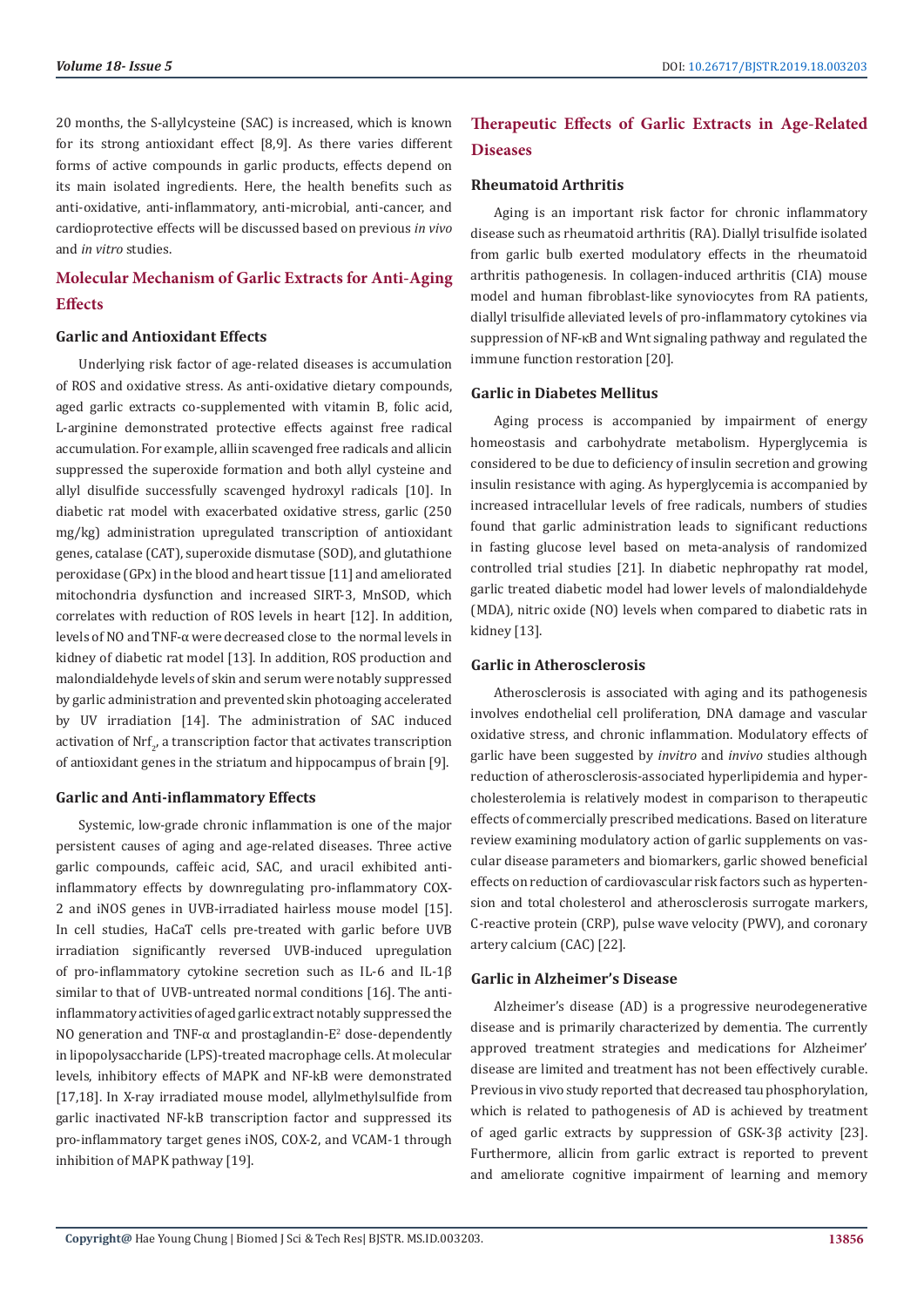capabilities based on AD mouse model. Allicin also reduced the expression level of Aβ in extracellular neuritic plaque composed of Aβ. In addition, allicin improved mitochondria function and decreased oxidative status through JNK/c-JUN signaling pathway in AD mouse model [24].

#### **Conclusion**

With increasing aging population, preventive intervention for aging and age-related disease has been gathering growing interest. The garlic has been favorably known for its antioxidant, anti-inflammatory, antimicrobial, and anticancer effects in agerelated disease conditions. As oxidation and systemic low-grade chronic inflammation is major underlying mechanism of aging and age-related disease, garlic may be an effective dietary intervention decreasing risk and delaying aging and onset of age-related diseases. In order to understand and confirm therapeutic relation between garlic extracts and age-related diseases, well-organized, long-term human clinical trials on dietary supplementary intake would be necessary and need to further examine molecular mechanism of active compounds of garlic extracts.

#### **Acknowledgement**

This work was supported by a Cooperative Research Program for Agriculture Science & Technology Development (Project No. PJ006522132013) of Rural Development Administration, Republic of Korea. In addition, we thank Aging Tissue Bank for providing research information. This work was supported by a National Research Foundation (NRF) grant funded by the Korean government (MSIP) (Grant No. 2015M3A9B8029074).

#### **Conflict of Interest**

The author declares no conflict of interest.

#### **References**

- 1. [Chung HY, Cesari M, Anton S, Marzetti E, Giovannini S, et al. \(2009\)](https://www.ncbi.nlm.nih.gov/pubmed/18692159)  [Molecular inflammation: underpinnings of aging and age-related](https://www.ncbi.nlm.nih.gov/pubmed/18692159)  [diseases. Ageing Res Rev 8\(1\): 18-30.](https://www.ncbi.nlm.nih.gov/pubmed/18692159)
- 2. [Giorgi C, Marchi S, Simoes ICM, Ren Z, Morciano G, et al. \(2018\)](https://www.ncbi.nlm.nih.gov/pubmed/30072092)  [Mitochondria and Reactive Oxygen Species in Aging and Age-Related](https://www.ncbi.nlm.nih.gov/pubmed/30072092)  [Diseases. Int Rev Cell Mol Biol 340: 209-344.](https://www.ncbi.nlm.nih.gov/pubmed/30072092)
- 3. [Hartl FU \(2016\) Cellular Homeostasis and Aging. Annu Rev Biochem 85:](https://www.ncbi.nlm.nih.gov/pubmed/27050288)  [1-4.](https://www.ncbi.nlm.nih.gov/pubmed/27050288)
- 4. [Shlisky J, Bloom DE, Beaudreault AR, Tucker KL, Keller HH, et al. \(2017\)](https://www.ncbi.nlm.nih.gov/pubmed/28096124)  [Nutritional Considerations for Healthy Aging and Reduction in Age-](https://www.ncbi.nlm.nih.gov/pubmed/28096124)[Related Chronic Disease. Adv Nutr 8\(1\): 17-26](https://www.ncbi.nlm.nih.gov/pubmed/28096124).
- 5. [Yang Y, Ren C, Zhang Y, Wu X \(2017\) Ginseng: An Nonnegligible Natural](https://www.ncbi.nlm.nih.gov/pubmed/29344412)  [Remedy for Healthy Aging. Aging Dis 8\(6\): 708-720](https://www.ncbi.nlm.nih.gov/pubmed/29344412).
- 6. [Agatonovic Kustrin S, Kustrin E, Morton DW \(2019\) Essential oils and](https://www.ncbi.nlm.nih.gov/pubmed/30539810)  [functional herbs for healthy aging. Neural Regen Res 14\(13\): 441-445](https://www.ncbi.nlm.nih.gov/pubmed/30539810).
- 7. [Rahman K \(2003\) Garlic and aging: new insights into an old remedy.](https://www.ncbi.nlm.nih.gov/pubmed/12437995)  [Ageing Res Rev 2\(1\): 39-56](https://www.ncbi.nlm.nih.gov/pubmed/12437995).
- 8. [Elosta A, Slevin M, Rahman K, Ahmed N \(2017\) Aged garlic has more](https://www.nature.com/articles/srep39613) [potent antiglycation and antioxidant properties compared to fresh garlic](https://www.nature.com/articles/srep39613) [extract in vitro. Sci Rep 7: 39613](https://www.nature.com/articles/srep39613).
- 9. [Franco Enzastiga U, Santana Martinez RA, Silva Islas CA, Barrera](https://www.ncbi.nlm.nih.gov/pubmed/28646259) [Oviedo D, Chanez Cardenas ME, et al. \(2017\) Chronic Administration](https://www.ncbi.nlm.nih.gov/pubmed/28646259) [of S-Allylcysteine Activates Nrf2 Factor and Enhances the Activity of](https://www.ncbi.nlm.nih.gov/pubmed/28646259) [Antioxidant Enzymes in the Striatum, Frontal Cortex and Hippocampus.](https://www.ncbi.nlm.nih.gov/pubmed/28646259) [Neurochem Res 42\(11\): 3041-3051.](https://www.ncbi.nlm.nih.gov/pubmed/28646259)
- 10. [Chung LY \(2006\) The antioxidant properties of garlic compounds: allyl](https://www.ncbi.nlm.nih.gov/pubmed/16822206) [cysteine, alliin, allicin, and allyl disulfide. J Med Food 9\(2\): 205-213.](https://www.ncbi.nlm.nih.gov/pubmed/16822206)
- 11. [Naderi R, Mohaddes G, Mohammadi M, Alihemmati A, Badalzadeh R,](https://www.ncbi.nlm.nih.gov/pubmed/26690030) [et al. \(2015\) Preventive effects of garlic \(](https://www.ncbi.nlm.nih.gov/pubmed/26690030)*Allium sativum*) on oxidative [stress and histopathology of cardiac tissue in streptozotocin-induced](https://www.ncbi.nlm.nih.gov/pubmed/26690030) [diabetic rats. Acta Physiol Hung 102\(4\): 380-390.](https://www.ncbi.nlm.nih.gov/pubmed/26690030)
- 12. [Sultana MR, Bagul PK, Katare PB, Anwar Mohammed S, Padiya R, et al.](https://www.ncbi.nlm.nih.gov/pubmed/27590611) [\(2016\) Garlic activates SIRT-3 to prevent cardiac oxidative stress and](https://www.ncbi.nlm.nih.gov/pubmed/27590611) [mitochondrial dysfunction in diabetes. Life Sci 164: 42-51](https://www.ncbi.nlm.nih.gov/pubmed/27590611).
- 13. [Nasiri A, Ziamajidi N, Abbasalipourkabir R, Goodarzi MT, Saidijam M, et](https://www.ncbi.nlm.nih.gov/pubmed/28811693) [al. \(2017\) Beneficial Effect of Aqueous Garlic Extract on Inflammation](https://www.ncbi.nlm.nih.gov/pubmed/28811693) [and Oxidative Stress Status in the Kidneys of Type 1 Diabetic Rats.](https://www.ncbi.nlm.nih.gov/pubmed/28811693) [Indian J Clin Biochem 32\(3\): 329-336.](https://www.ncbi.nlm.nih.gov/pubmed/28811693)
- 14. [Kim HK \(2016\) Garlic Supplementation Ameliorates UV-Induced](https://www.ncbi.nlm.nih.gov/pubmed/26760989) [Photoaging in Hairless Mice by Regulating Antioxidative Activity and](https://www.ncbi.nlm.nih.gov/pubmed/26760989) [MMPs Expression. Molecules 21\(1\): 70](https://www.ncbi.nlm.nih.gov/pubmed/26760989).
- 15. [Kim SR, Jung YR, An HJ, Jang EJ, Choi YJ, et al. \(2013\) Anti-wrinkle and](https://www.ncbi.nlm.nih.gov/pubmed/24066081) [anti-inflammatory effects of active garlic components and the inhibition](https://www.ncbi.nlm.nih.gov/pubmed/24066081) [of MMPs via NF-kappaB signaling. PLoS One 8\(9\): e73877](https://www.ncbi.nlm.nih.gov/pubmed/24066081).
- 16. [Kim HK \(2016\) Protective Effect of Garlic on Cellular Senescence in UVB-](https://www.ncbi.nlm.nih.gov/pubmed/27483310)[Exposed HaCaT Human Keratinocytes. Nutrients 8\(8\).](https://www.ncbi.nlm.nih.gov/pubmed/27483310)
- 17. [Kim MJ, Yoo YC, Kim HJ, Shin SK, Sohn EJ, et al. \(2014\) aged black garlic](https://www.ncbi.nlm.nih.gov/pubmed/25238199) [exerts anti-inflammatory effects by decreasing no and proinflammatory](https://www.ncbi.nlm.nih.gov/pubmed/25238199) [cytokine production with less cytoxicity in LPS-stimulated raw 264.7](https://www.ncbi.nlm.nih.gov/pubmed/25238199) [macrophages and LPS-induced septicemia mice. J Med Food 17\(10\):](https://www.ncbi.nlm.nih.gov/pubmed/25238199) [1057-1063.](https://www.ncbi.nlm.nih.gov/pubmed/25238199)
- 18. [Jeong YY, Ryu JH, Shin JH. Kang MJ, Kang JR, et al. \(2016\) Comparison](https://www.ncbi.nlm.nih.gov/pubmed/27043510) [of Anti-Oxidant and Anti-Inflammatory Effects between Fresh and Aged](https://www.ncbi.nlm.nih.gov/pubmed/27043510) [Black Garlic Extracts. Molecules 21\(4\): 430.](https://www.ncbi.nlm.nih.gov/pubmed/27043510)
- 19. [Lee EK, Chung SW, Kim JY, Kim JM, Heo HS, et al. \(2009\) Allylmethylsulfide](https://www.ncbi.nlm.nih.gov/pubmed/19627202) [Down-Regulates X-Ray Irradiation-Induced Nuclear Factor-kappaB](https://www.ncbi.nlm.nih.gov/pubmed/19627202) [Signaling in C57/BL6 Mouse Kidney. J Med Food 12\(3\): 542-551.](https://www.ncbi.nlm.nih.gov/pubmed/19627202)
- 20. [Liang JJ, Li HR, Chen Y, Zhang C, Chen DG, et al. \(2019\) Diallyl Trisulfide](https://www.ncbi.nlm.nih.gov/pubmed/30897500) [can induce fibroblast-like synovial apoptosis and has a therapeutic effect](https://www.ncbi.nlm.nih.gov/pubmed/30897500) [on collagen-induced arthritis in mice via blocking NF-kappaB and Wnt](https://www.ncbi.nlm.nih.gov/pubmed/30897500) [pathways. Int Immunopharmacol 71: 132-138](https://www.ncbi.nlm.nih.gov/pubmed/30897500)
- 21. [Wang J, Zhang X, Lan H, Wang W \(2017\) Effect of garlic supplement in](https://www.ncbi.nlm.nih.gov/pmc/articles/PMC5642189/) [the management of type 2 diabetes mellitus \(T2DM\): a meta-analysis of](https://www.ncbi.nlm.nih.gov/pmc/articles/PMC5642189/) [randomized controlled trials. Food Nutr Res 61\(1\): 1377571.](https://www.ncbi.nlm.nih.gov/pmc/articles/PMC5642189/)
- 22. [Varshney R, Budoff MJ \(2016\) Garlic and Heart Disease. J Nutr 146\(2\):](https://www.ncbi.nlm.nih.gov/pubmed/26764327) [416s-421s.](https://www.ncbi.nlm.nih.gov/pubmed/26764327)
- 23. [Chauhan NB and Sandoval J \(2007\) Amelioration of early cognitive](https://www.ncbi.nlm.nih.gov/pubmed/17380553) [deficits by aged garlic extract in Alzheimer's transgenic mice. Phytother](https://www.ncbi.nlm.nih.gov/pubmed/17380553) [Res 21\(7\): 629-640.](https://www.ncbi.nlm.nih.gov/pubmed/17380553)
- 24. [Zhang Y, Xu L, Ding M, Su G, Zhao Y \(2019\) Anti-obesity effect of garlic](https://www.ncbi.nlm.nih.gov/pubmed/30472401) [oil on obese rats via Shenque point administration. J Ethnopharmacol](https://www.ncbi.nlm.nih.gov/pubmed/30472401) [231: 486-493.](https://www.ncbi.nlm.nih.gov/pubmed/30472401)